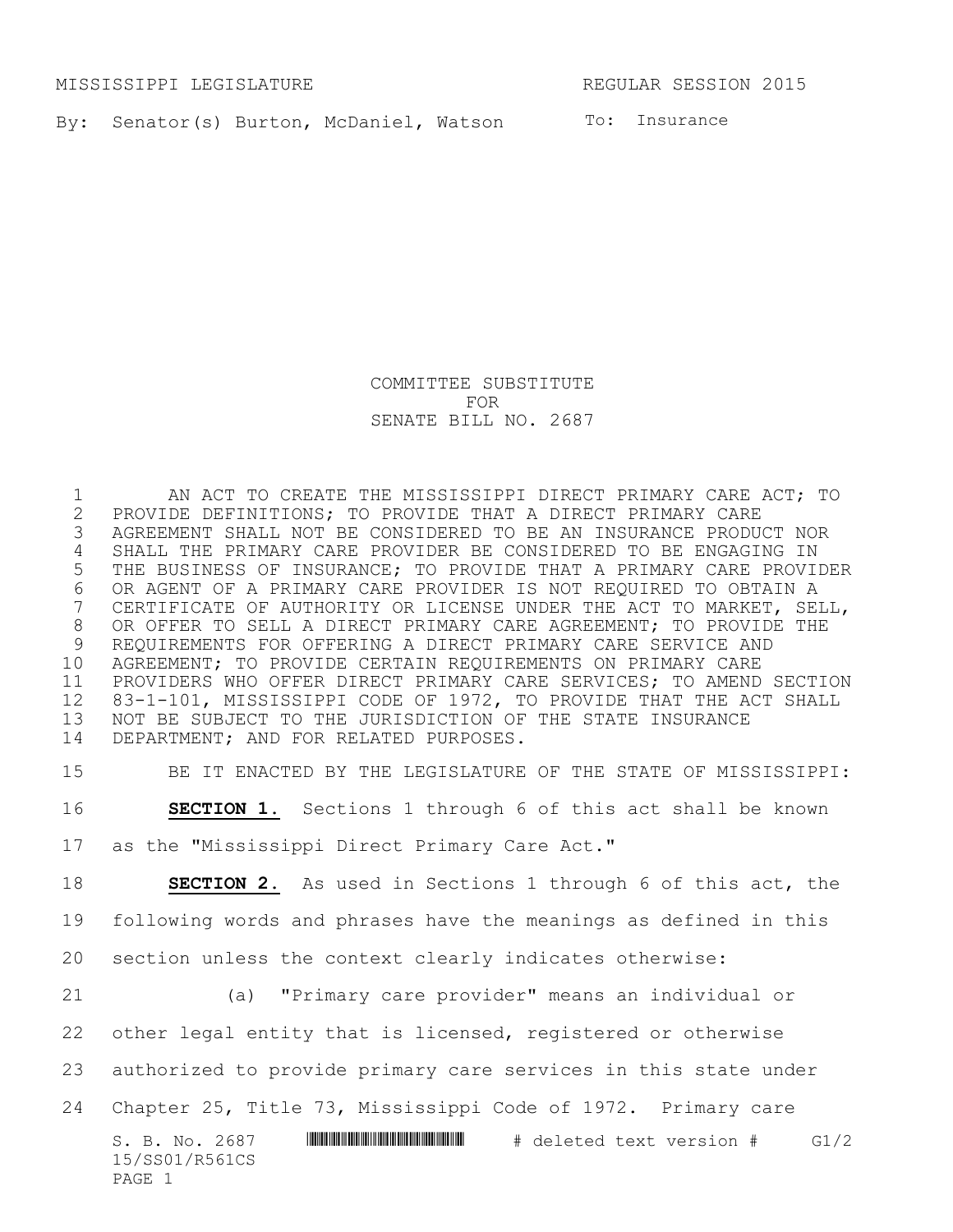provider includes an individual or other legal entity alone or with others professionally associated with the individual or other legal entity.

 (b) "Direct primary care agreement" means a contract between a primary care provider and an individual patient or his or her legal representative or between a primary care provider and an employer on behalf of its employees in which the primary care provider agrees to provide primary care services to the individual patient for an agreed-upon fee and period of time.

 (c) "Direct primary care service" means a service that is provided by charging a periodic fee-for-services; not billing any third parties on a fee-for-service basis for the individual covered by the direct primary care agreement; and allowing for a per visit fee to be charged to the patient at the time of service.

 (d) "Primary care service" includes, but is not limited to, the screening, assessment, diagnosis, and treatment for the purpose of promotion of health or the detection and management of disease or injury within the competency, training, and scope of the primary care provider. This may also include fees for advanced technology or techniques used within the practice that may offer benefits for improved patient engagement.

 **SECTION 3.** A direct primary care agreement shall not be considered to be an insurance product nor shall the primary care provider be considered to be engaging in the business of insurance for the purpose of this Title 83, Mississippi Code of 1972.

 $S. B. No. 2687$  . The set in the set of  $H$  and  $H$  deleted text version  $#$ 15/SS01/R561CS PAGE 2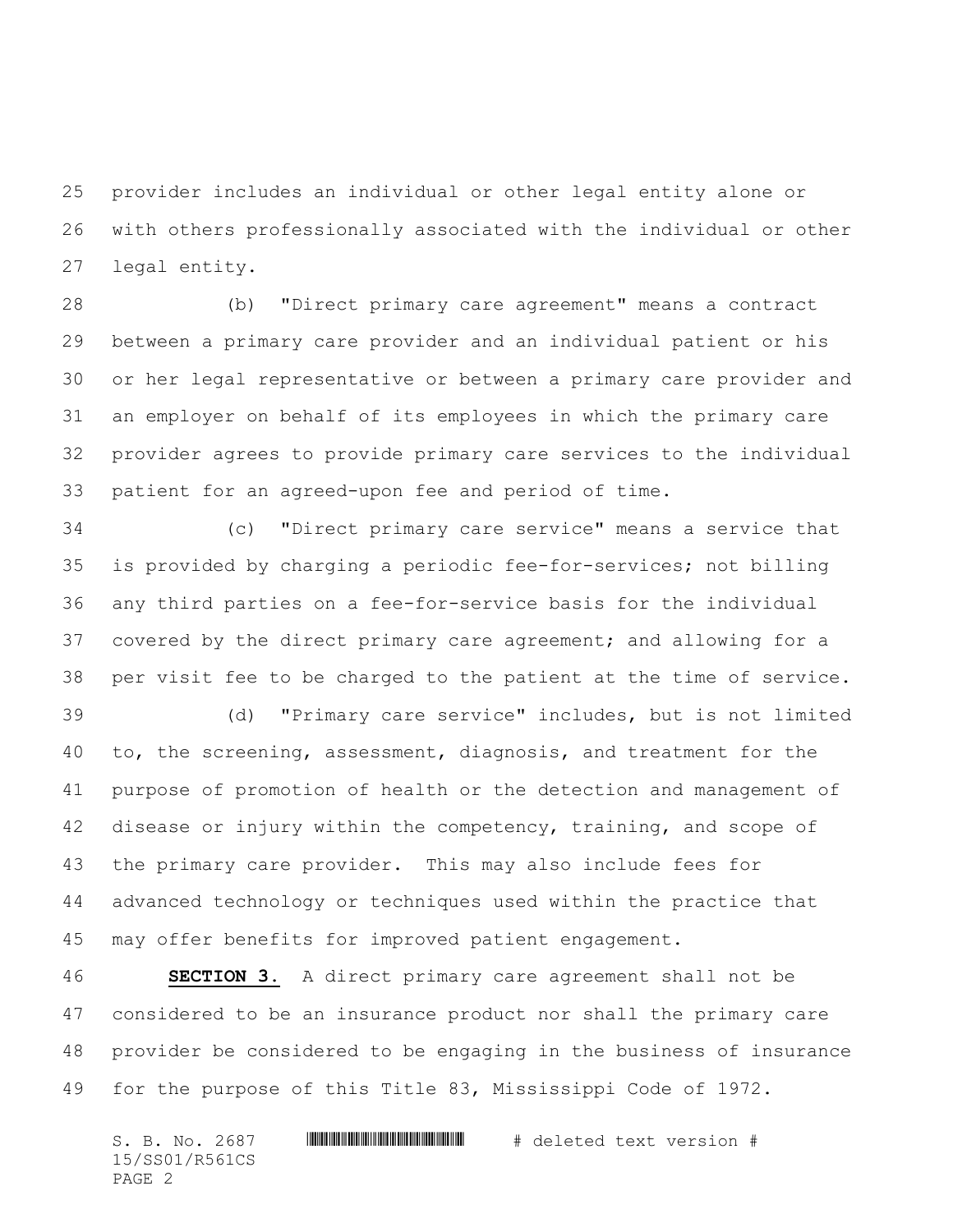**SECTION 4.** A primary care provider or agent of a primary care provider is not required to obtain a certificate of authority or license under Sections 1 through 6 of this act to market, sell, or offer to sell a direct primary care agreement.

 **SECTION 5.** To offer a direct primary care service, the primary care provider must obtain a completed direct primary care agreement for each patient obtaining direct primary care services. In order to be considered a direct primary care agreement for the purposes of this section, the direct primary care agreement must meet all of the following requirements:

(a) Be in writing;

 (b) Be signed by the individual patient or his or her legal representative and be made available for the records of the primary care provider or agent of the primary care provider;

 (c) Allow either party to terminate the agreement on written notice to the other party;

 (d) Describe the scope of primary care services that are covered by the periodic fee;

 (e) Specify the periodic fee for ongoing care under the agreement;

 (f) Specify the duration of the agreement, any automatic renewal periods, and prohibit the prepayment of the agreement. Upon discontinuing the agreement, all unearned funds, as determined by the lesser of normal undiscounted fee-for-service charges that would have been billed in place of the agreement or

 $S. B. No. 2687$  . The set in the set of  $H$  and  $H$  deleted text version  $#$ 15/SS01/R561CS PAGE 3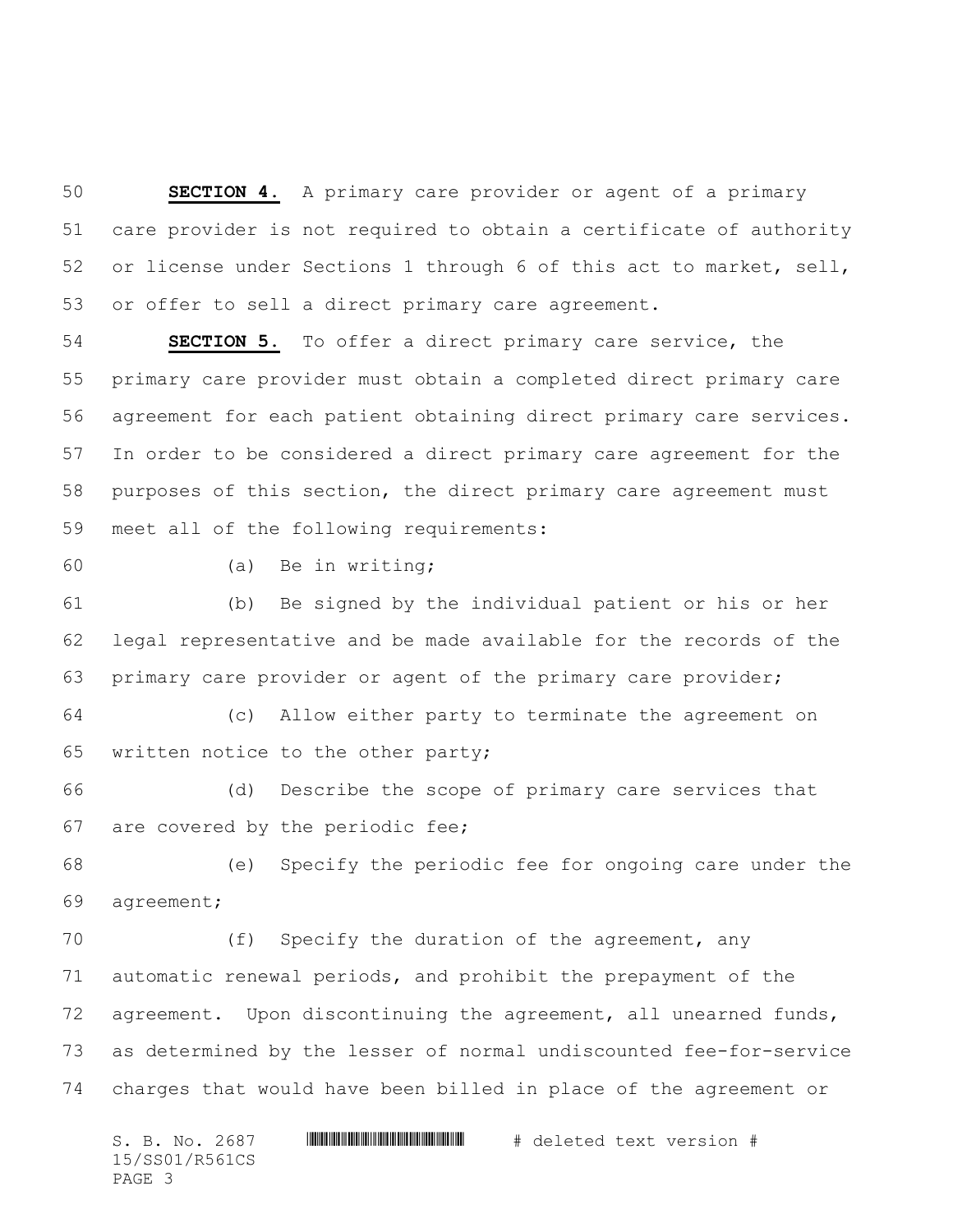the remainder of the membership contract, are returned to the patient. Upon termination of the agreement, the patient shall not be liable for the remainder of payment associated with the agreement or membership contract. However, the patient shall be responsible for the true cost of services rendered regardless of when the contract is terminated.

 (g) Prominently state in writing the following: 82 (i) That the agreement is not health insurance; (ii) That the agreement standing alone does not satisfy the health benefit requirements as established in the federal Affordable Care Act; and

86 (iii) That, without adequate insurance coverage in addition to this agreement, the patient may be subject to fines and penalties associated with the federal Affordable Care Act.

 **SECTION 6.** Those primary care providers who offer direct primary care services to their patients may not decline to accept new direct primary care patients or discontinue care to existing patients solely because of the patient's health status. A direct primary care provider may decline to accept a patient if the practice has reached its maximum capacity, or if the patient's medical condition is such that the provider is unable to provide the appropriate level and type of primary care services the patient requires. So long as the direct primary care provider provides the patient notice and opportunity to obtain care from

S. B. No. 2687 \*SS01/R561CS\* # deleted text version # 15/SS01/R561CS PAGE 4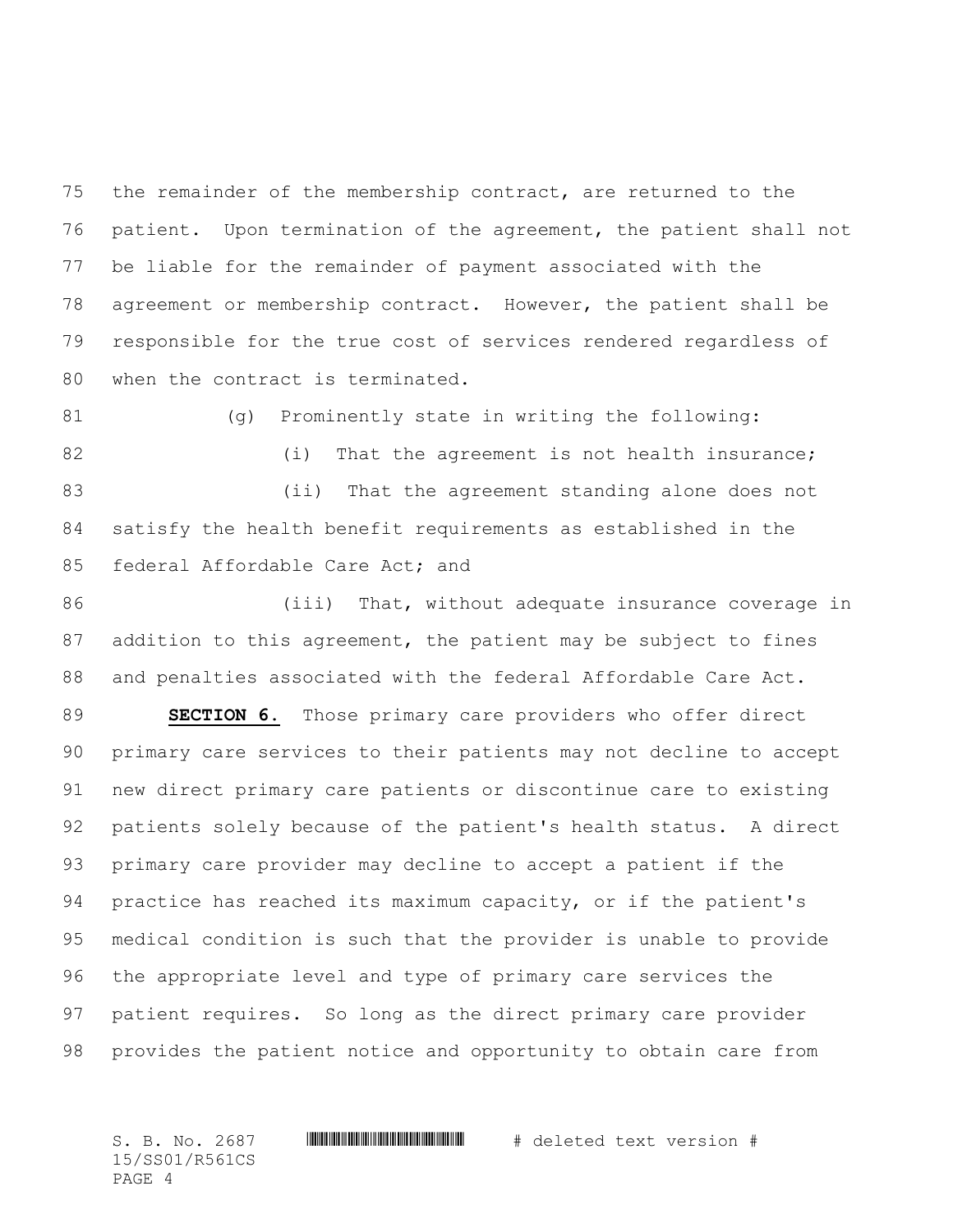another physician, the direct primary care provider may discontinue care for direct primary care patients if:

101 (a) The patient fails to pay the periodic fee; (b) The patient has performed an act of fraud; (c) The patient repeatedly fails to adhere to the

recommended treatment plan;

 (d) The patient is abusive and presents an emotional or physical danger to the staff or other patients of the direct practice;

 (e) The direct primary care provider discontinues operation as a direct primary care provider; or

 (f) The direct primary care physician feels that the relationship is no longer therapeutic for the patient due to a dysfunctional physician/patient relationship.

 **SECTION 7.** Section 83-1-101, Mississippi Code of 1972, is amended as follows:

 83-1-101. Notwithstanding any other provision of law to the contrary, and except as provided herein, any person or other entity which provides coverage in this state for medical, surgical, chiropractic, physical therapy, speech pathology, audiology, professional mental health, dental, hospital, or 120 optometric expenses, whether such coverage is by direct payment, reimbursement, or otherwise, shall be presumed to be subject to the jurisdiction of the State **\* \* \***Department of Insurance Department, unless (a) the person or other entity shows that while

 $S. B. No. 2687$  . The set in the set of  $H$  and  $H$  deleted text version  $#$ 15/SS01/R561CS PAGE 5